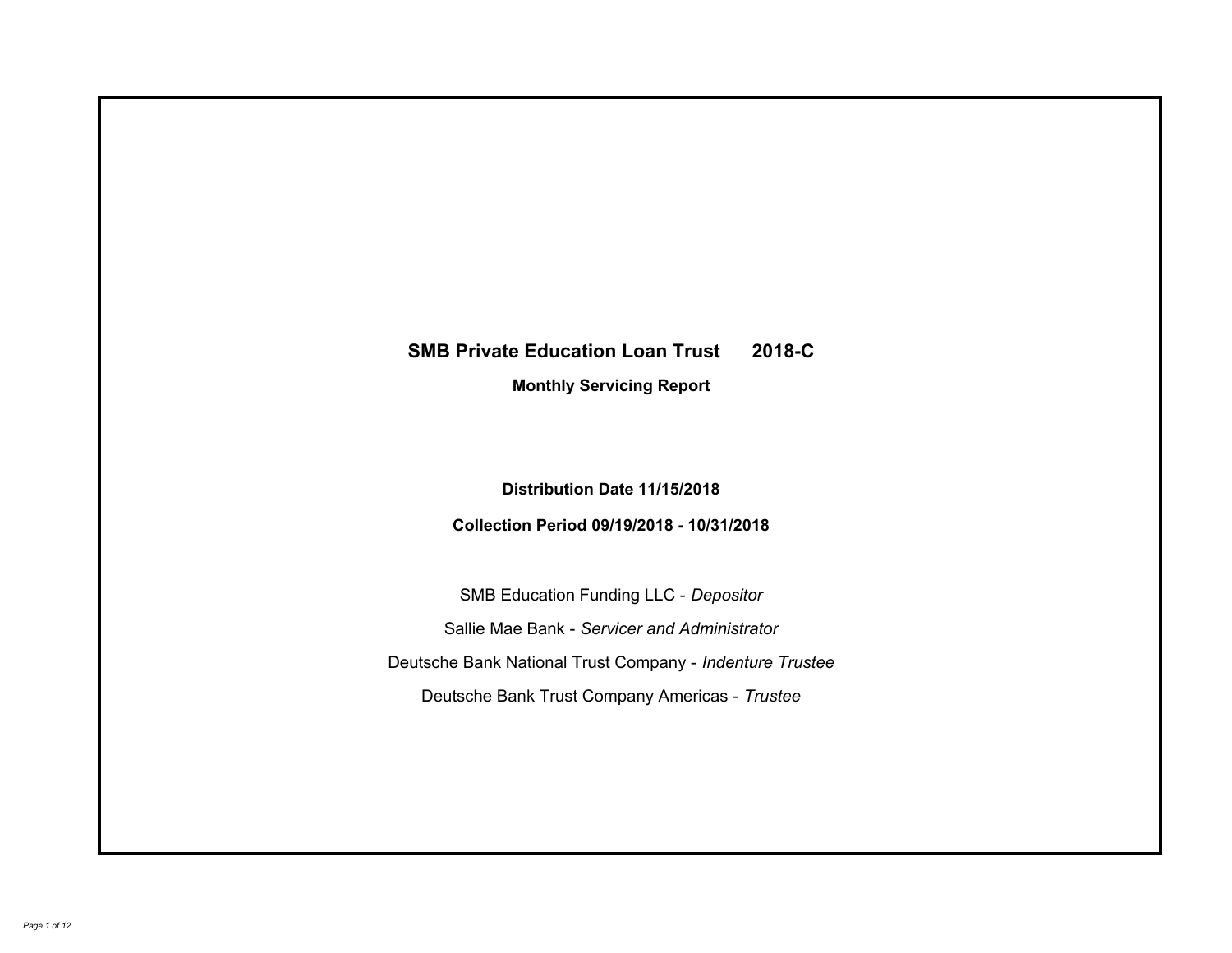| A           | <b>Student Loan Portfolio Characteristics</b>   |                                              | <b>Settlement Date</b><br>09/19/2018 | 10/31/2018            |
|-------------|-------------------------------------------------|----------------------------------------------|--------------------------------------|-----------------------|
|             | <b>Principal Balance</b>                        |                                              | \$557,492,029.76                     | \$549,417,442.01      |
|             | Interest to be Capitalized Balance              |                                              | 38,025,828.51                        | 40,021,224.08         |
|             | Pool Balance                                    |                                              | \$595,517,858.27                     | \$589,438,666.09      |
|             | Weighted Average Coupon (WAC)                   |                                              |                                      |                       |
|             |                                                 | WAC1 (Contractual Interest Rate on the Loan) | 9.74%                                | 9.92%                 |
|             |                                                 | WAC2 (Average of Applicable Interest Rate)   | 9.70%                                | 9.88%                 |
|             | WAC3 (Average of Actual Interest Rate)          |                                              | 9.62%                                | 9.80%                 |
|             | Weighted Average Remaining Term                 |                                              | 137.72                               | 137.29                |
|             | Number of Loans                                 |                                              | 48,318                               | 47,868                |
|             | Number of Borrowers<br>Pool Factor              |                                              | 46,914<br>1.000000000                | 46,476<br>0.989791755 |
|             | Since Issued Total Constant Prepayment Rate (1) |                                              |                                      | 9.67%                 |
|             |                                                 |                                              |                                      |                       |
| B           | <b>Debt Securities</b>                          | Cusip/Isin                                   | 09/19/2018                           | 11/15/2018            |
|             | A1                                              | 78449QAA5                                    | \$177,000,000.00                     | \$153,703,365.14      |
|             | A <sub>2</sub> A                                | 78449QAB3                                    | \$219,000,000.00                     | \$219,000,000.00      |
|             | A <sub>2</sub> B                                | 78449AQC1                                    | \$108,000,000.00                     | \$108,000,000.00      |
|             | B                                               | 78449QAD9                                    | \$40,000,000.00                      | \$40,000,000.00       |
|             |                                                 |                                              |                                      |                       |
| $\mathbf C$ | <b>Certificates</b>                             | <b>Cusip/Isin</b>                            | 09/19/2018                           | 11/15/2018            |
|             | Residual                                        | 78449Q107                                    | \$100,000.00                         | \$100,000.00          |
|             |                                                 |                                              |                                      |                       |
| D           | <b>Account Balances</b>                         |                                              | 09/19/2018                           | 11/15/2018            |
|             | Reserve Account Balance                         |                                              | \$1,508,827.00                       | \$1,508,827.00        |
|             |                                                 |                                              |                                      |                       |
| E           | <b>Asset / Liability</b>                        |                                              | 09/19/2018                           | 11/15/2018            |
|             | Overcollateralization Percentage                |                                              | 8.65%                                | 11.66%                |
|             | Specified Overcollateralization Amount          |                                              | \$148,879,464.57                     | \$147,359,666.52      |
|             | Actual Overcollateralization Amount             |                                              | \$51.517.858.27                      | \$68,735,300.95       |

(1) For additional information, see 'Since Issued CPR Methodology' found on page 11 of this report.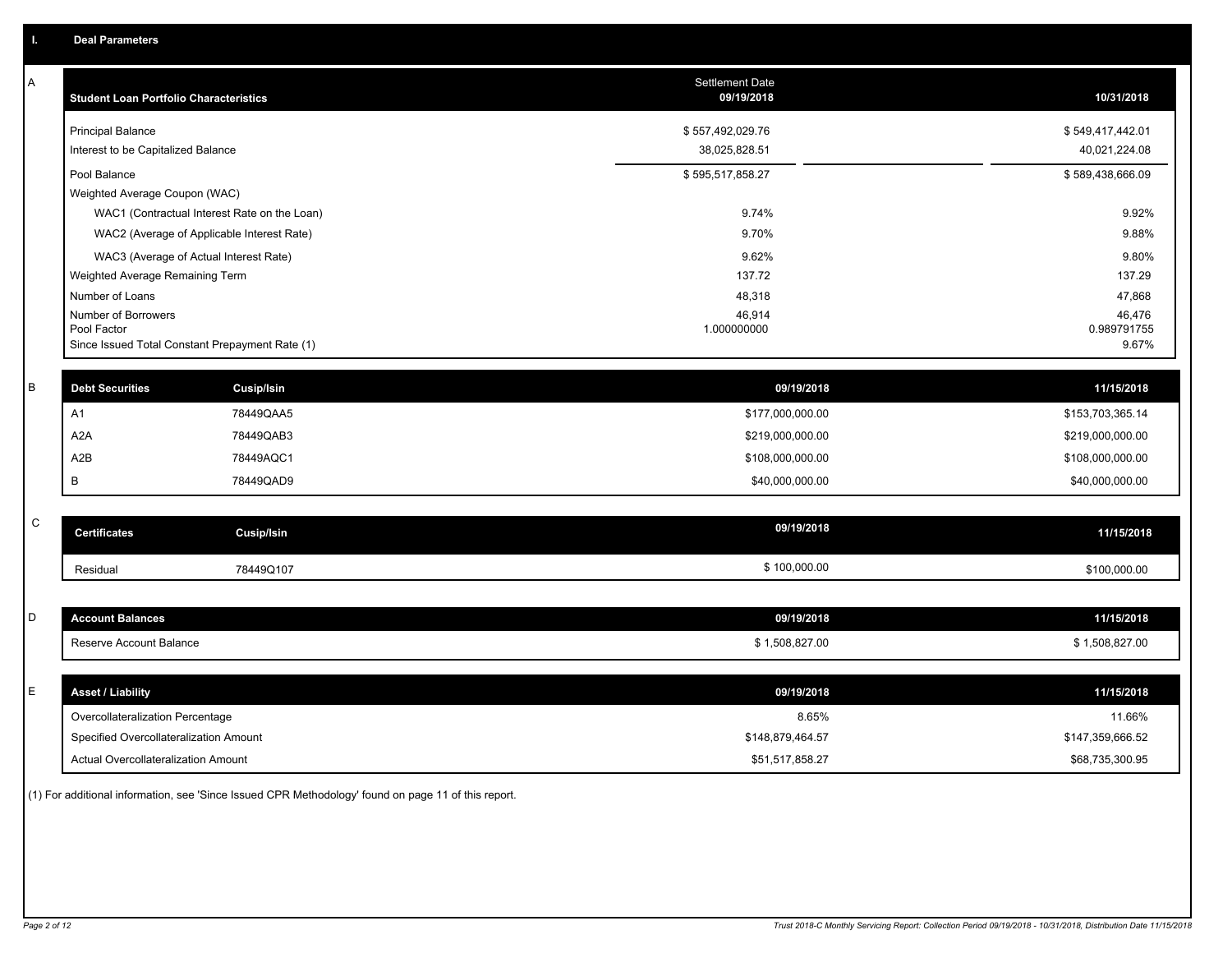### **II. 2018-C Trust Activity 09/19/2018 through 10/31/2018**

| <b>Borrower Principal</b><br>8,860,003.63<br><b>Consolidation Activity Principal</b><br>0.00<br>0.00<br>Seller Principal Reimbursement<br>0.00 |  |
|------------------------------------------------------------------------------------------------------------------------------------------------|--|
|                                                                                                                                                |  |
|                                                                                                                                                |  |
|                                                                                                                                                |  |
| Servicer Principal Reimbursement                                                                                                               |  |
| 0.00<br>Delinquent Principal Purchases by Servicer                                                                                             |  |
| <b>Other Principal Deposits</b><br>83,376.82                                                                                                   |  |
| \$8,943,380.45<br><b>Total Principal Receipts</b>                                                                                              |  |
| В<br><b>Student Loan Interest Receipts</b>                                                                                                     |  |
| <b>Borrower Interest</b><br>2,983,223.18                                                                                                       |  |
| 0.00<br><b>Consolidation Activity Interest</b>                                                                                                 |  |
| 0.00<br>Seller Interest Reimbursement                                                                                                          |  |
| Servicer Interest Reimbursement<br>0.00                                                                                                        |  |
| 0.00<br>Delinquent Interest Purchases by Servicer                                                                                              |  |
| 674.24<br><b>Other Interest Deposits</b>                                                                                                       |  |
| \$2,983,897.42<br><b>Total Interest Receipts</b>                                                                                               |  |
| C<br><b>Recoveries on Realized Losses</b><br>\$0.00                                                                                            |  |
| D<br><b>Investment Income</b><br>\$50,689.63                                                                                                   |  |
| Е<br><b>Funds Borrowed from Next Collection Period</b><br>\$0.00                                                                               |  |
| F.<br><b>Funds Repaid from Prior Collection Period</b><br>\$0.00                                                                               |  |
| G<br>\$0.00<br>Loan Sale or Purchase Proceeds                                                                                                  |  |
| \$14,375,435.42<br>H<br>Initial Deposits to Distribution Account                                                                               |  |
| \$0.00<br><b>Excess Transferred from Other Accounts</b>                                                                                        |  |
| \$0.00<br><b>Borrower Benefit Reimbursements</b><br>J                                                                                          |  |
| <b>Other Deposits</b><br>\$0.00<br>Κ                                                                                                           |  |
| Г<br><b>Other Fees Collected</b><br>\$0.00                                                                                                     |  |
| М<br><b>AVAILABLE FUNDS</b><br>\$26,353,402.92                                                                                                 |  |
| N<br>Non-Cash Principal Activity During Collection Period<br>\$868,792.70                                                                      |  |
| O<br>Aggregate Purchased Amounts by the Depositor, Servicer or Seller<br>\$84,051.06                                                           |  |
| P<br>\$0.00<br>Aggregate Loan Substitutions                                                                                                    |  |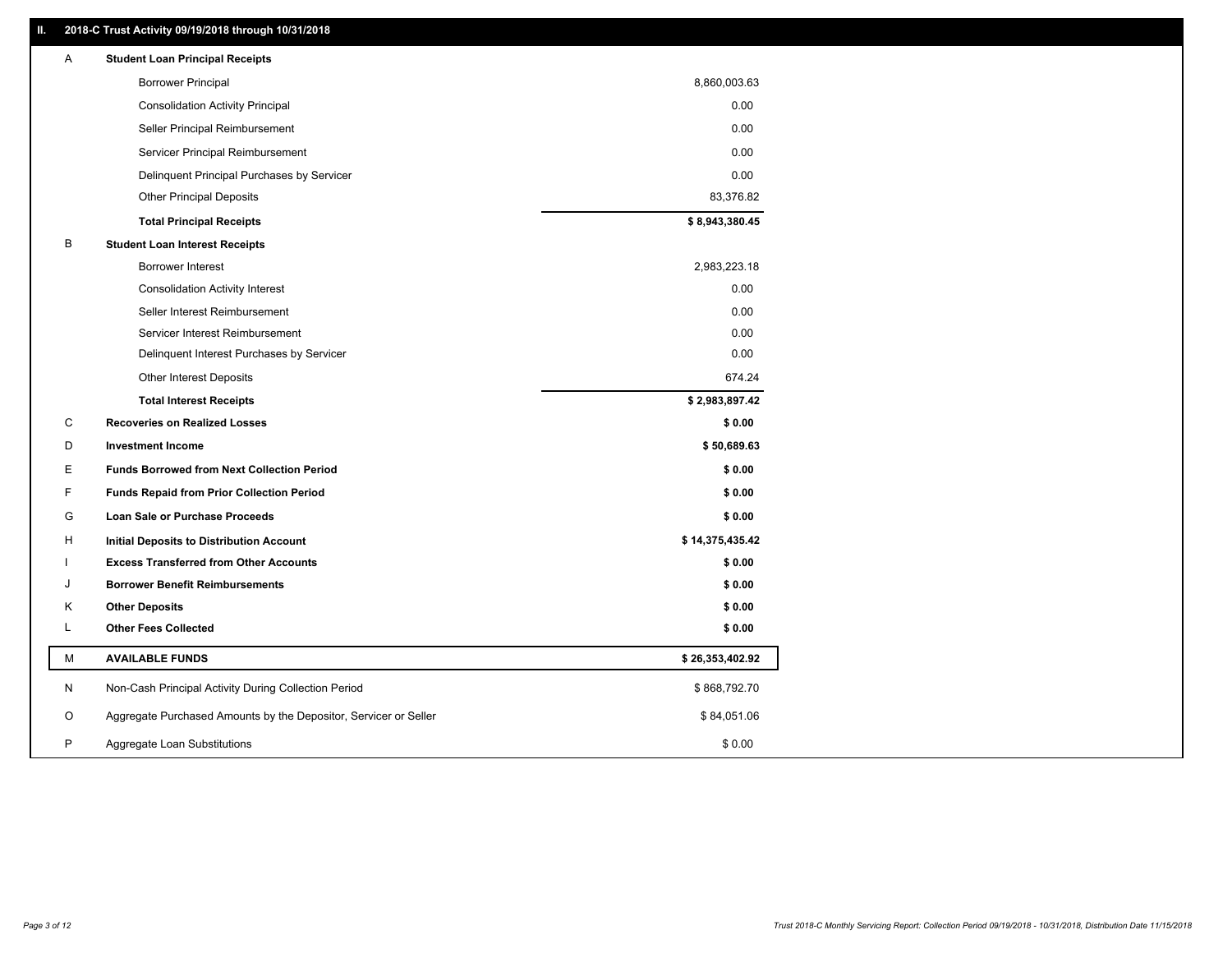#### **Loans by Repayment Status**

|                   |                       |                          |         | 10/31/2018                                                       |                |                            |
|-------------------|-----------------------|--------------------------|---------|------------------------------------------------------------------|----------------|----------------------------|
|                   |                       | <b>Wtd Avg</b><br>Coupon | # Loans | <b>Principal and</b><br><b>Interest Accrued</b><br>to Capitalize | % of Principal | % of Loans in<br>Repay (1) |
| INTERIM:          | IN SCHOOL             | 10.54%                   | 10,153  | \$130,834,151.43                                                 | 22.196%        | $-$ %                      |
|                   | <b>GRACE</b>          | 10.18%                   | 4,201   | \$54,109,853.54                                                  | 9.180%         | $-$ %                      |
|                   | <b>DEFERMENT</b>      | 10.44%                   | 1,542   | \$17,809,396.74                                                  | 3.021%         | $-$ %                      |
| <b>REPAYMENT:</b> | <b>CURRENT</b>        | 9.43%                    | 30,673  | \$370,322,342.08                                                 | 62.826%        | 95.768%                    |
|                   | 31-60 DAYS DELINQUENT | 10.86%                   | 275     | \$3,132,360.50                                                   | 0.531%         | 0.810%                     |
|                   | 61-90 DAYS DELINQUENT | 10.92%                   | 132     | \$1,556,461.05                                                   | 0.264%         | 0.403%                     |
|                   | > 90 DAYS DELINQUENT  | 11.17%                   | 62      | \$649,678.20                                                     | 0.110%         | 0.168%                     |
|                   | <b>FORBEARANCE</b>    | 9.77%                    | 830     | \$11,024,422.55                                                  | 1.870%         | 2.851%                     |
| <b>TOTAL</b>      |                       |                          | 47,868  | \$589,438,666.09                                                 | 100.00%        | 100.00%                    |

Percentages may not total 100% due to rounding \*

1 Loans classified in "Repayment" include any loan for which interim interest only, \$25 fixed payments or full principal and interest payments are due.

|                 |                       |                          | 10/31/2018 |                                                           |                |                                |  |
|-----------------|-----------------------|--------------------------|------------|-----------------------------------------------------------|----------------|--------------------------------|--|
|                 |                       | <b>Wtd Avg</b><br>Coupon | # Loans    | Principal and<br><b>Interest Accrued</b><br>to Capitalize | % of Principal | % of Loans in<br>P&I Repay (2) |  |
| <b>INTERIM:</b> | IN SCHOOL             | 9.98%                    | 20,294     | \$271,331,330.15                                          | 46.032%        | $-$ %                          |  |
|                 | <b>GRACE</b>          | 9.71%                    | 8,253      | \$110,140,262.81                                          | 18.686%        | $-$ %                          |  |
|                 | <b>DEFERMENT</b>      | 10.02%                   | 2,740      | \$30,761,055.37                                           | 5.219%         | $-$ %                          |  |
| P&I REPAYMENT:  | <b>CURRENT</b>        | 9.48%                    | 15,346     | \$161,603,342.58                                          | 27.416%        | 91.195%                        |  |
|                 | 31-60 DAYS DELINQUENT | 11.01%                   | 223        | \$2,477,255.41                                            | 0.420%         | 1.398%                         |  |
|                 | 61-90 DAYS DELINQUENT | 11.00%                   | 123        | \$1,464,954.29                                            | 0.249%         | 0.827%                         |  |
|                 | > 90 DAYS DELINQUENT  | 11.19%                   | 59         | \$636,042.93                                              | 0.108%         | 0.359%                         |  |
|                 | <b>FORBEARANCE</b>    | 9.77%                    | 830        | \$11,024,422.55                                           | 1.870%         | 6.221%                         |  |
| <b>TOTAL</b>    |                       |                          | 47,868     | \$589,438,666.09                                          | 100.00%        | 100.00%                        |  |

<sup>2</sup> Loans classified in "P&I Repayment" includes only those loans for which scheduled principal and interest payments are due.

WAC reflects WAC3 To conform with company standard reporting these sections now include Princial and Interest Accrued to Capitalize.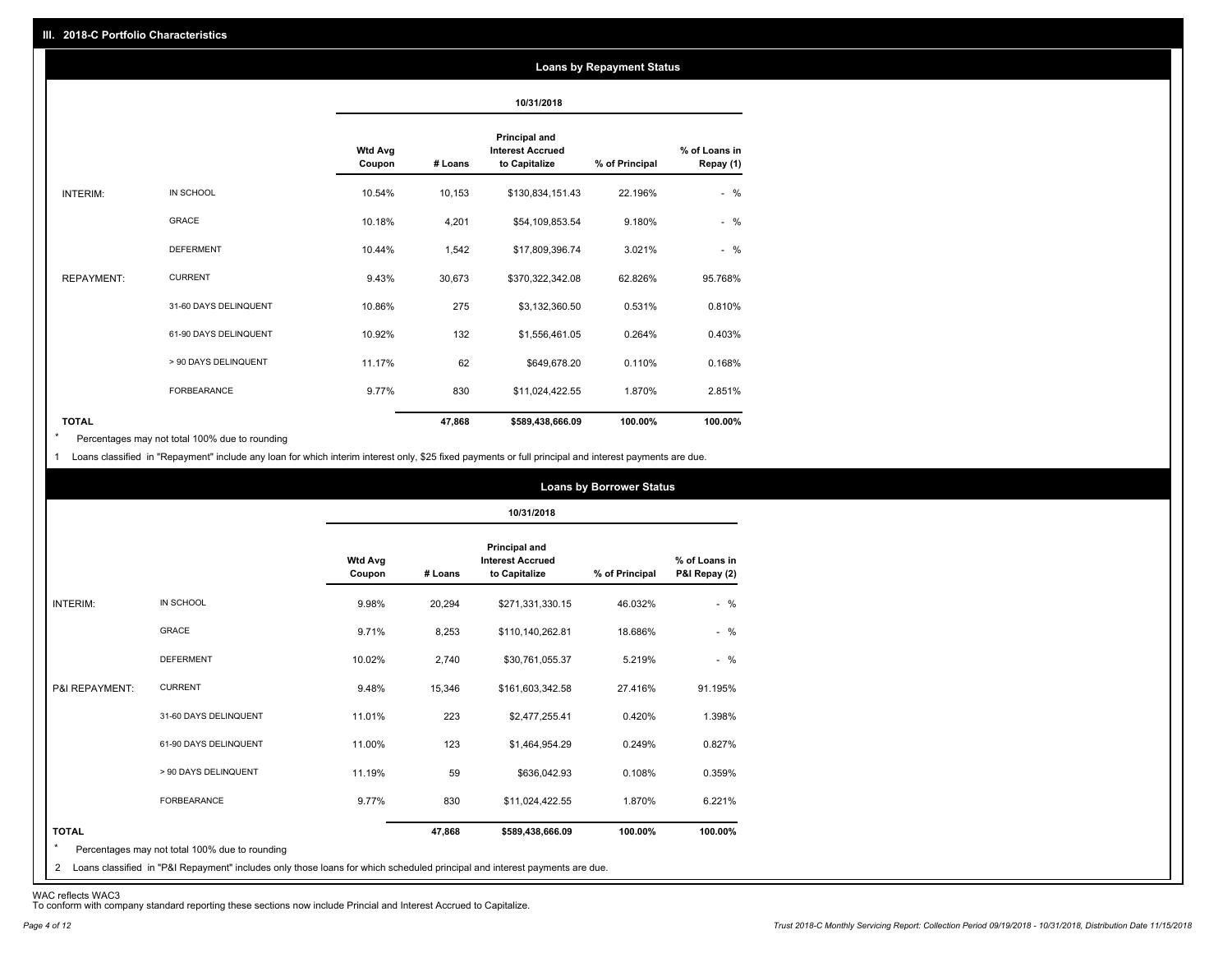| \$589,438,666.09<br>47,868<br>46,476<br>9.88%<br>137.29<br>92.2%<br>7.8%<br>\$6,284,013.38<br>\$42,347,802.80<br>\$92,130.22<br>\$92,130.22<br>\$0.00<br>\$0.00<br>\$92,130.22<br>\$92,130.22<br>\$960,351.53<br>9.67%<br>\$0.00 |
|----------------------------------------------------------------------------------------------------------------------------------------------------------------------------------------------------------------------------------|
|                                                                                                                                                                                                                                  |
|                                                                                                                                                                                                                                  |
|                                                                                                                                                                                                                                  |
|                                                                                                                                                                                                                                  |
|                                                                                                                                                                                                                                  |
|                                                                                                                                                                                                                                  |
|                                                                                                                                                                                                                                  |
|                                                                                                                                                                                                                                  |
|                                                                                                                                                                                                                                  |
|                                                                                                                                                                                                                                  |
|                                                                                                                                                                                                                                  |
|                                                                                                                                                                                                                                  |
|                                                                                                                                                                                                                                  |
|                                                                                                                                                                                                                                  |
|                                                                                                                                                                                                                                  |
|                                                                                                                                                                                                                                  |
|                                                                                                                                                                                                                                  |
|                                                                                                                                                                                                                                  |
| \$0.00                                                                                                                                                                                                                           |
| \$0.00                                                                                                                                                                                                                           |
| \$0.00                                                                                                                                                                                                                           |
| \$0.00                                                                                                                                                                                                                           |
| \$0.00                                                                                                                                                                                                                           |
| \$838,983.95                                                                                                                                                                                                                     |
| 0.50%                                                                                                                                                                                                                            |
|                                                                                                                                                                                                                                  |

| % Annualized Gross Principal Realized Loss - Periodic as a %<br>of Loans in Repayment (P&I) * 12 | 0.67% |
|--------------------------------------------------------------------------------------------------|-------|
| % Gross Principal Realized Loss - Cumulative as a % of<br>Original Pool Balance                  | 0.02% |

\* In accordance with the Servicer's current policies and procedures, after September 1, 2017 loans subject to bankruptcy claims generally will not be reported as a charged-off unless and until they are delinquent for 120 d

(1) For additional information, see 'Since Issued CPR Methodology' found on page 11 of this report.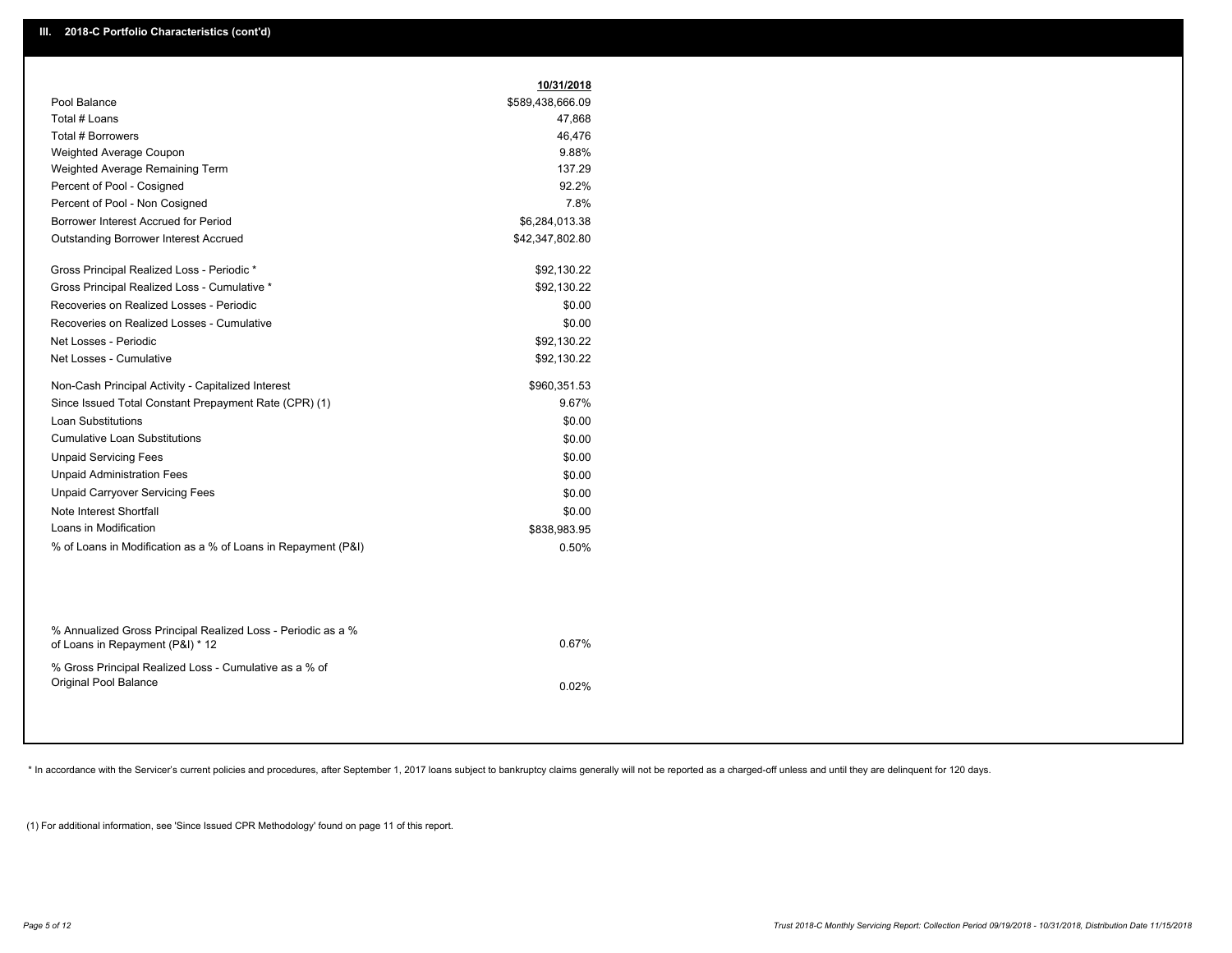#### **Loan Program**  A

|                                    | Weighted<br><b>Average Coupon</b> | # LOANS | <b>\$ AMOUNT</b> | $%$ *    |
|------------------------------------|-----------------------------------|---------|------------------|----------|
| - Smart Option Interest-Only Loans | 8.58%                             | 11,716  | \$121,462,976.59 | 20.607%  |
| - Smart Option Fixed Pay Loans     | 9.85%                             | 12,075  | \$180,379,834.73 | 30.602%  |
| - Smart Option Deferred Loans      | 10.28%                            | 24,077  | \$287,595,854.77 | 48.791%  |
| - Other Loan Programs              | $0.00\%$                          | 0       | \$0.00           | 0.000%   |
| <b>Total</b>                       | 9.80%                             | 47,868  | \$589,438,666.09 | 100.000% |

\* Percentages may not total 100% due to rounding

B

C

**Index Type**

|                       | Weighted<br><b>Average Coupon</b> | # LOANS | <b>\$ AMOUNT</b> | $%$ *    |
|-----------------------|-----------------------------------|---------|------------------|----------|
| - Fixed Rate Loans    | 9.77%                             | 14.077  | \$178,985,184.71 | 30.365%  |
| - LIBOR Indexed Loans | 9.81%                             | 33,791  | \$410,453,481.38 | 69.635%  |
| - Other Index Rates   | $0.00\%$                          | 0       | \$0.00           | 0.000%   |
| Total                 | 9.80%                             | 47,868  | \$589,438,666.09 | 100.000% |

\* Percentages may not total 100% due to rounding

### **Weighted Average Recent FICO**

|                      | # LOANS | <b>S AMOUNT</b>  | $\frac{9}{6}$ * |
|----------------------|---------|------------------|-----------------|
| $0 - 639$            | 2,151   | \$22,253,654.35  | 3.775%          |
| 640 - 669            | 2,933   | \$33,341,800.06  | 5.657%          |
| 670 - 699            | 6,069   | \$72,346,040.98  | 12.274%         |
| 700 - 739            | 11,559  | \$142,338,524.18 | 24.148%         |
| $740 +$              | 25,150  | \$319,084,125.75 | 54.134%         |
| $N/A$ <sub>(1)</sub> | 6       | \$74,520.77      | 0.013%          |
| <b>Total</b>         | 47,868  | \$589,438,666.09 | 100.000%        |

WAC reflects WAC3

To conform with company standard reporting these sections now include Princial and Interest Accrued to Capitalize.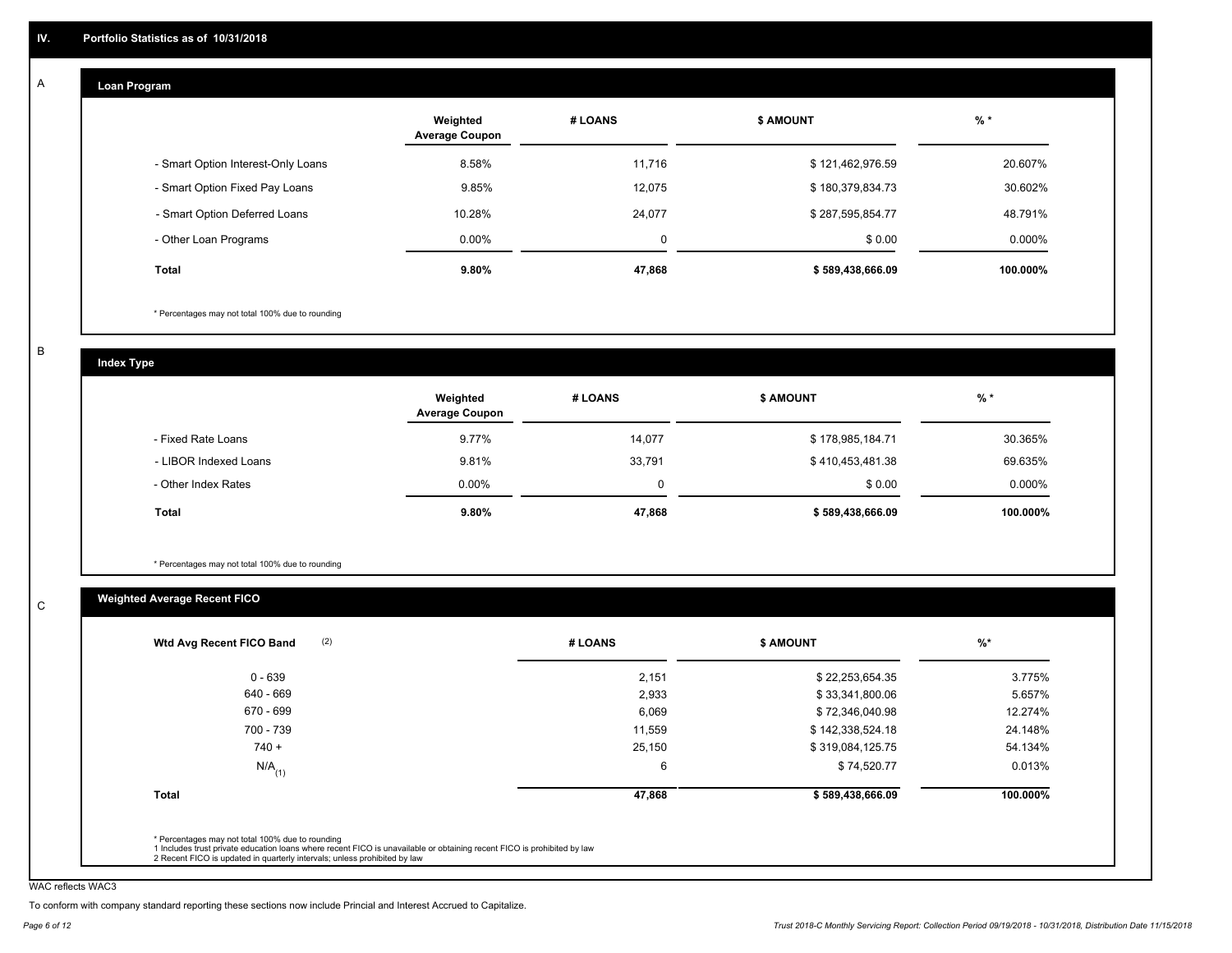| V. |       | 2018-C Reserve Account and Principal Distribution Calculations                  |                  |  |
|----|-------|---------------------------------------------------------------------------------|------------------|--|
| Α. |       | <b>Reserve Account</b>                                                          |                  |  |
|    |       | Specified Reserve Account Balance                                               | \$1,508,827.00   |  |
|    |       | Actual Reserve Account Balance                                                  | \$1,508,827.00   |  |
| В. |       | <b>Principal Distribution Amount</b>                                            |                  |  |
|    | i.    | Class A Notes Outstanding                                                       | \$504,000,000.00 |  |
|    | ii.   | Pool Balance                                                                    | \$589,438,666.09 |  |
|    | iii.  | First Priority Principal Distribution Amount (i - ii)                           | \$0.00           |  |
|    | iv.   | Class A and B Notes Outstanding                                                 | \$544,000,000.00 |  |
|    | v.    | First Priority Principal Distribution Amount                                    | \$0.00           |  |
|    | vi.   | Pool Balance                                                                    | \$589,438,666.09 |  |
|    | Vii.  | Specified Overcollateralization Amount                                          | \$147,359,666.52 |  |
|    | viii. | Regular Principal Distribution Amount (if (iv > 0, (iv - v) - (vi - vii))       | \$101,921,000.43 |  |
|    | ix.   | Pool Balance                                                                    | \$589,438,666.09 |  |
|    | х.    | 10% of Initial Pool Balance                                                     | \$59,551,785.83  |  |
|    | xi.   | First Priority Principal Distribution Amount                                    | \$0.00           |  |
|    | xii.  | Regular Principal Distribution Amount                                           | \$101,921,000.43 |  |
|    | xiii. | Available Funds (after payment of waterfall items A through I)                  | \$0.00           |  |
|    | xiv.  | Additional Principal Distribution Amount (if(vi <= x,min(xiii, vi - xi - xii))) | \$0.00           |  |
|    |       |                                                                                 |                  |  |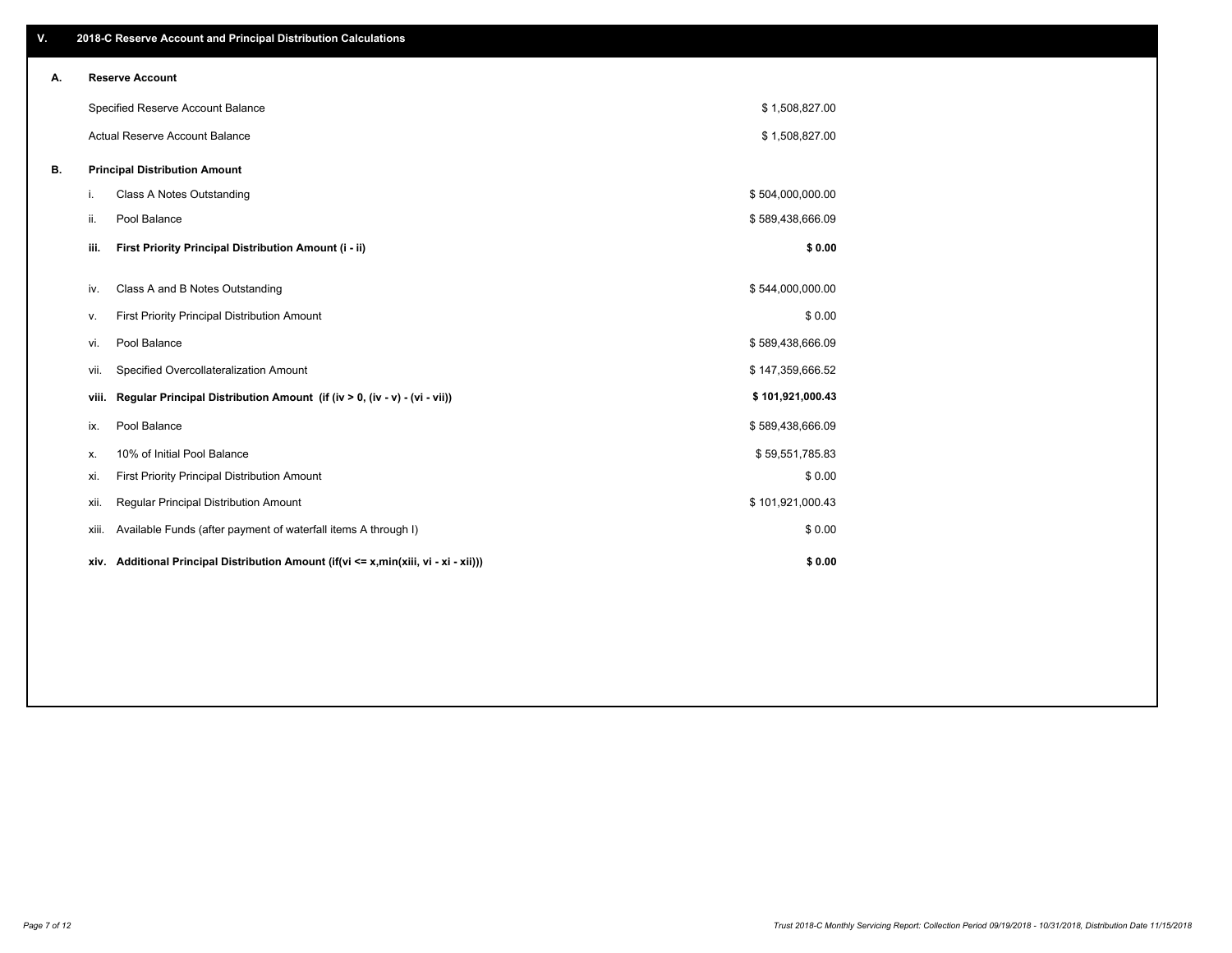|                          |                                                                                             | Paid                   | <b>Funds Balance</b>               |
|--------------------------|---------------------------------------------------------------------------------------------|------------------------|------------------------------------|
|                          | <b>Total Available Funds</b>                                                                |                        | \$26,353,402.92                    |
| A                        | <b>Trustee Fees</b>                                                                         | \$2,000.00             | \$26,351,402.92                    |
| В                        | <b>Servicing Fees</b>                                                                       | \$370,232.51           | \$25,981,170.41                    |
| C                        | i. Administration Fees<br>ii. Unreimbursed Administrator Advances plus any Unpaid           | \$8,333.00<br>\$0.00   | \$25,972,837.41<br>\$25,972,837.41 |
| D                        | Class A Noteholders Interest Distribution Amount                                            | \$2,427,313.66         | \$23,545,523.75                    |
| E.<br>F.                 | <b>First Priority Principal Payment</b><br>Class B Noteholders Interest Distribution Amount | \$0.00<br>\$248,888.89 | \$23,545,523.75<br>\$23,296,634.86 |
| G                        | <b>Reinstatement Reserve Account</b>                                                        | \$0.00                 | \$23,296,634.86                    |
| H                        | <b>Regular Principal Distribution</b>                                                       | \$23,296,634.86        | \$0.00                             |
| $\overline{\phantom{a}}$ | <b>Carryover Servicing Fees</b>                                                             | \$0.00                 | \$0.00                             |
| J                        | Additional Principal Distribution Amount                                                    | \$0.00                 | \$0.00                             |
| Κ                        | Unpaid Expenses of Trustee                                                                  | \$0.00                 | \$0.00                             |
| L<br>м                   | Unpaid Expenses of Administrator<br>Remaining Funds to the Residual Certificateholders      | \$0.00<br>\$0.00       | \$0.00<br>\$0.00                   |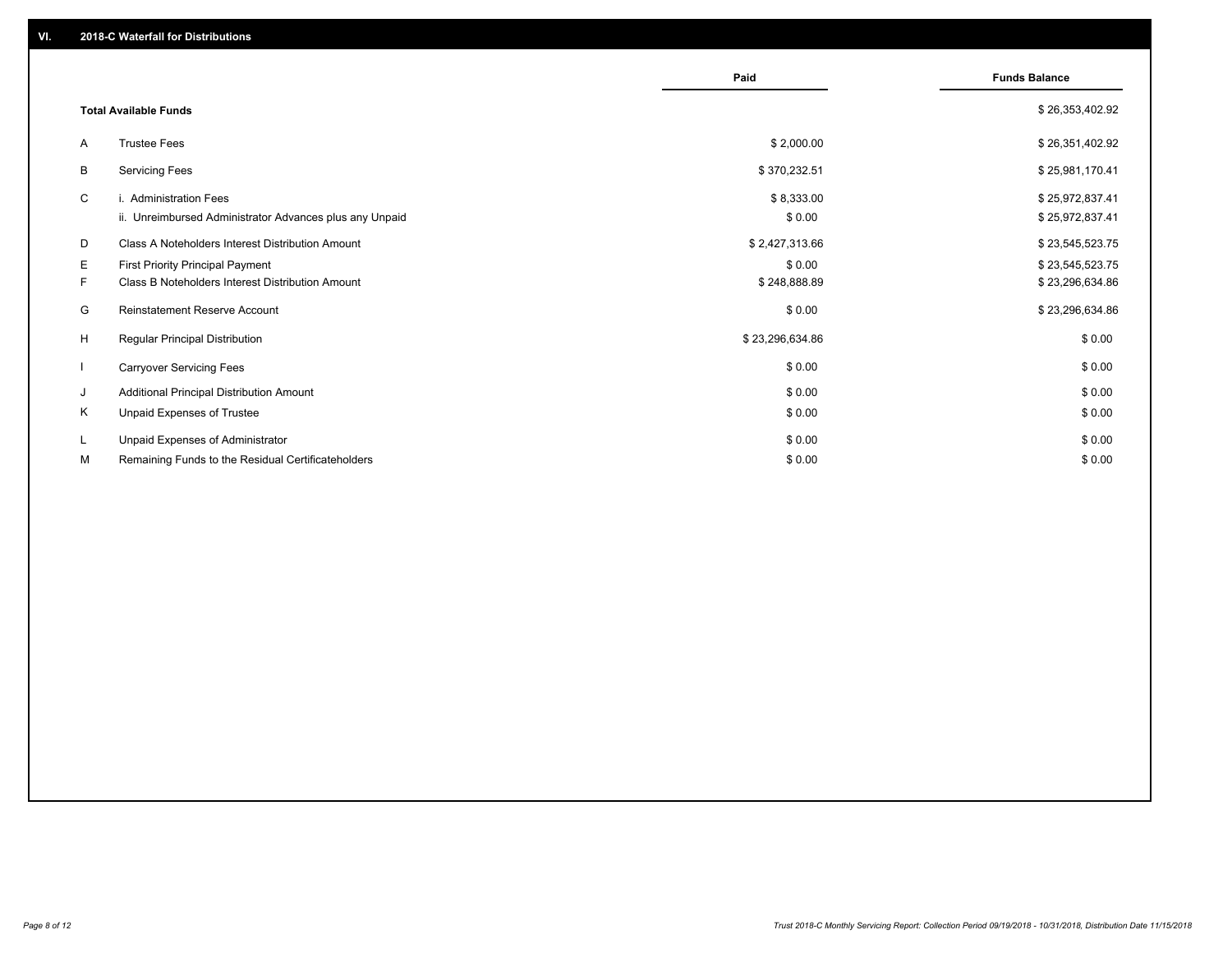| <b>Distribution Amounts</b>                                |                         |                         |                         |
|------------------------------------------------------------|-------------------------|-------------------------|-------------------------|
|                                                            | A1                      | A <sub>2</sub> A        | A <sub>2</sub> B        |
| Cusip/Isin                                                 | 78449QAA5               | 78449QAB3               | 78449AQC1               |
| <b>Beginning Balance</b>                                   | \$177,000,000.00        | \$219,000,000.00        | \$108,000,000.00        |
| Index                                                      | <b>LIBOR</b>            | <b>FIXED</b>            | <b>LIBOR</b>            |
| Spread/Fixed Rate                                          | 0.30%                   | 3.63%                   | 0.75%                   |
| Record Date (Days Prior to Distribution)                   | 1 NEW YORK BUSINESS DAY | 1 NEW YORK BUSINESS DAY | 1 NEW YORK BUSINESS DAY |
| <b>Accrual Period Begin</b>                                | 9/19/2018               | 9/19/2018               | 9/19/2018               |
| <b>Accrual Period End</b>                                  | 11/15/2018              | 11/15/2018              | 11/15/2018              |
| Daycount Fraction                                          | 0.15833333              | 0.15555556              | 0.15833333              |
| Interest Rate*                                             | 2.46813%                | 3.63000%                | 2.91813%                |
| <b>Accrued Interest Factor</b>                             | 0.003907872             | 0.005646667             | 0.004620373             |
| <b>Current Interest Due</b>                                | \$691,693.43            | \$1,236,620.00          | \$499,000.23            |
| Interest Shortfall from Prior Period Plus Accrued Interest | $\mathsf{\$}$ -         | $\mathsf{\$}$ -         | $\mathsf{\$}$ -         |
| <b>Total Interest Due</b>                                  | \$691,693.43            | \$1,236,620.00          | \$499,000.23            |
| Interest Paid                                              | \$691,693.43            | \$1,236,620.00          | \$499,000.23            |
| <b>Interest Shortfall</b>                                  | $$ -$                   | $\frac{1}{2}$           | $$ -$                   |
| <b>Principal Paid</b>                                      | \$23,296,634.86         | $\mathsf{\$}$ -         | $$ -$                   |
| <b>Ending Principal Balance</b>                            | \$153,703,365.14        | \$219,000,000.00        | \$108,000,000.00        |
| Paydown Factor                                             | 0.131619406             | 0.000000000             | 0.000000000             |
| <b>Ending Balance Factor</b>                               | 0.868380594             | 1.000000000             | 1.000000000             |

\* Pay rates for Current Distribution. For the interest rates applicable to the next distribution date, please see https://www.salliemae.com/about/investors/data/SMBabrate.txt.

**VII. 2018-C Distributions**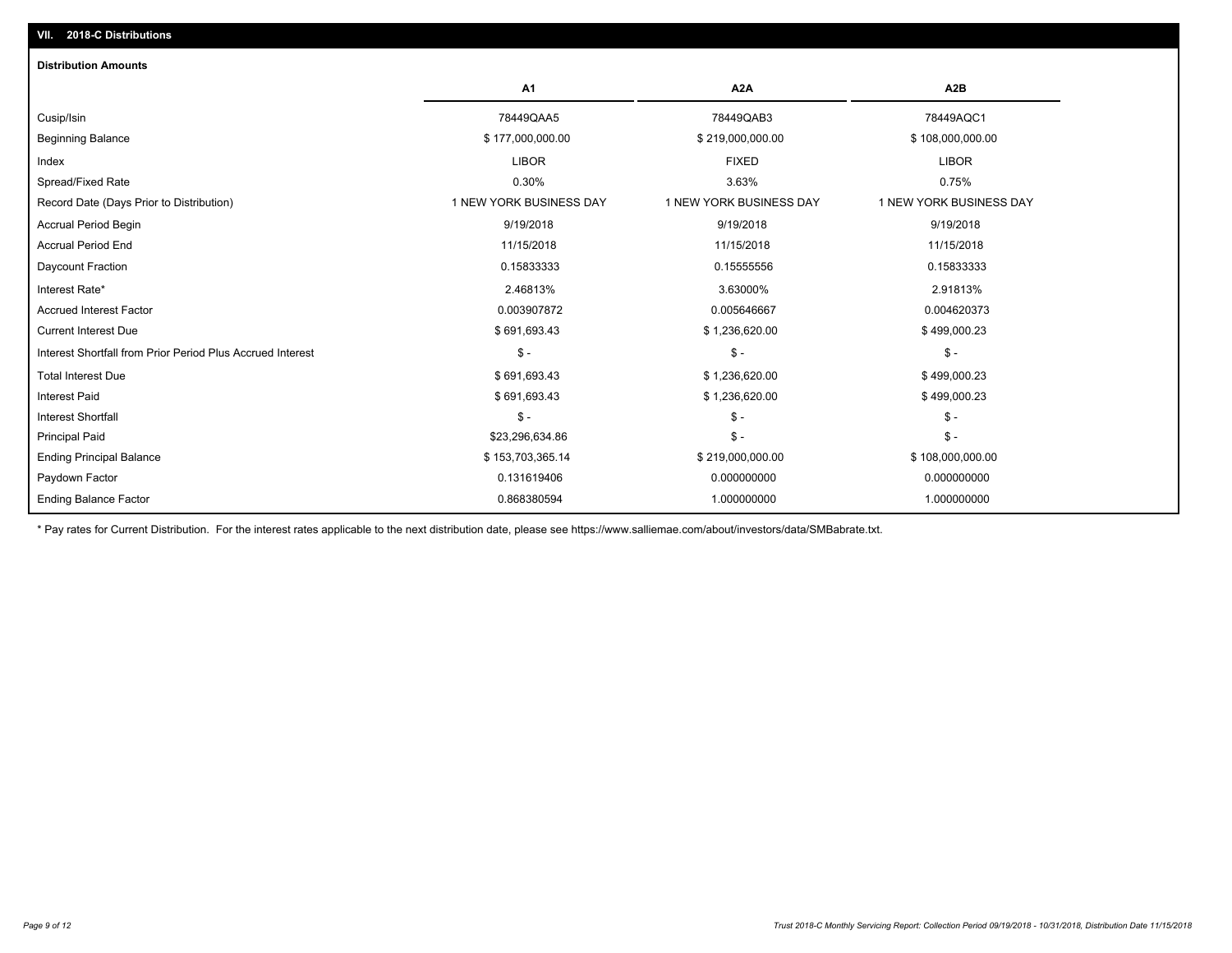| VII. 2018-C Distributions                                  |                         |
|------------------------------------------------------------|-------------------------|
| <b>Distribution Amounts</b>                                |                         |
|                                                            | в                       |
| Cusip/Isin                                                 | 78449QAD9               |
| <b>Beginning Balance</b>                                   | \$40,000,000.00         |
| Index                                                      | <b>FIXED</b>            |
| Spread/Fixed Rate                                          | 4.00%                   |
| Record Date (Days Prior to Distribution)                   | 1 NEW YORK BUSINESS DAY |
| Accrual Period Begin                                       | 9/19/2018               |
| <b>Accrual Period End</b>                                  | 11/15/2018              |
| Daycount Fraction                                          | 0.15555556              |
| Interest Rate*                                             | 4.00000%                |
| <b>Accrued Interest Factor</b>                             | 0.006222222             |
| <b>Current Interest Due</b>                                | \$248,888.89            |
| Interest Shortfall from Prior Period Plus Accrued Interest | $$ -$                   |
| <b>Total Interest Due</b>                                  | \$248,888.89            |
| Interest Paid                                              | \$248,888.89            |
| Interest Shortfall                                         | $$ -$                   |
| <b>Principal Paid</b>                                      | $$ -$                   |
| <b>Ending Principal Balance</b>                            | \$40,000,000.00         |
| Paydown Factor                                             | 0.000000000             |
| <b>Ending Balance Factor</b>                               | 1.000000000             |

\* Pay rates for Current Distribution. For the interest rates applicable to the next distribution date, please see https://www.salliemae.com/about/investors/data/SMBabrate.txt.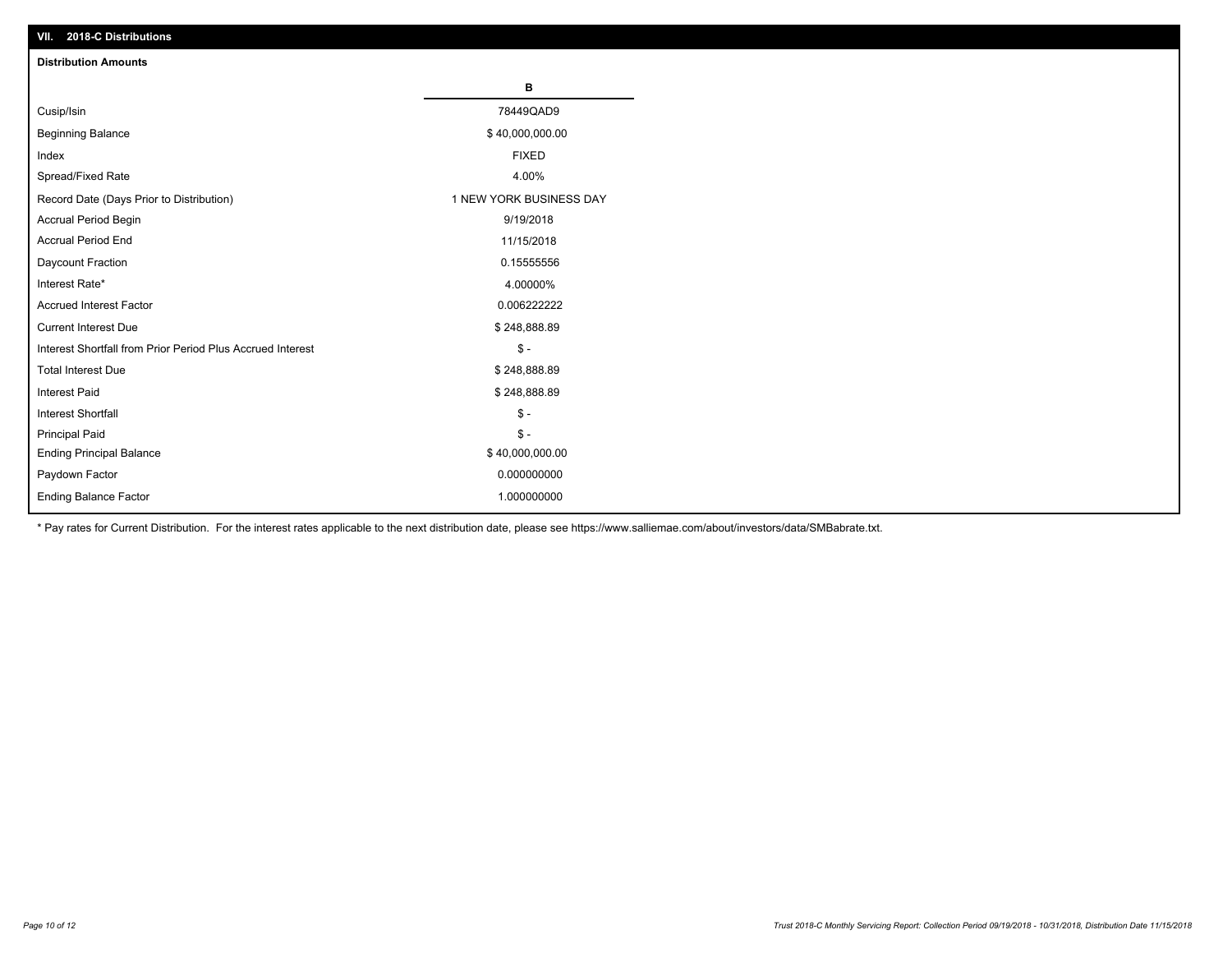#### **Since Issued Total CPR**

$$
\text{total CPR} = 1 - \left(\frac{APB}{PPB}\right)^{\left(\frac{12}{MSC}\right)}
$$

APB = Actual period-end Pool Balance PPB = Projected period-end Pool Balance assuming no prepayments and no defaults Pool Balance = Sum(Principal Balance + Interest Accrued to Capitalize Balance) MSC = Months Since Cut-Off

#### **Since-Issued Total Constant Prepayment Rate (CPR)**

Since-Issued Total CPR measures prepayments, both voluntary and involuntary, for a trust student loan pool over the life of a transaction. For each trust distribution, the actual month-end pool balance is compared against a month-end pool balance originally projected at issuance assuming no prepayments and defaults. For purposes of Since-Issued Total CPR calculations, projected period end pool balance assumes in-school status loans have up to a six month grace period before moving to repayment, grace status loans remain in grace status until their status end date and then to move to full principal and interest repayment, loans subject to interim interest or fixed payments during their in-school and grace period continue paying interim interest or fixed payments until full principal and interest repayment begins, all other trust loans are in full principal and interest repayment status, and that no trust loan in full principal and interest repayment moves from full principal and interest repayment status to any other status.

#### **Weighted Average Coupon**

*WAC1 = APB* ((*CIR*)\*(*APB*))

*WAC2 = APB*



APB = Actual period-end Pool Balance

CIR = Average of the Contractual Interest Rate (1)

APCL = Average of the Applicable Interest Rate (2)

ACTL = Average of the Actual Interest Rate (3)

#### **Weighted Average Coupon (WAC)**

(1) Contractual Interest Rate represents the interest rate indicated in the Promissory Note

(2) Appliclable Interest Rate represents the interest rate after rate reductions, if applicable, are applied

(3) Actual Interest Rate represents the interest rate when borrower incentive programs and rate reductions, if applicable, are applied